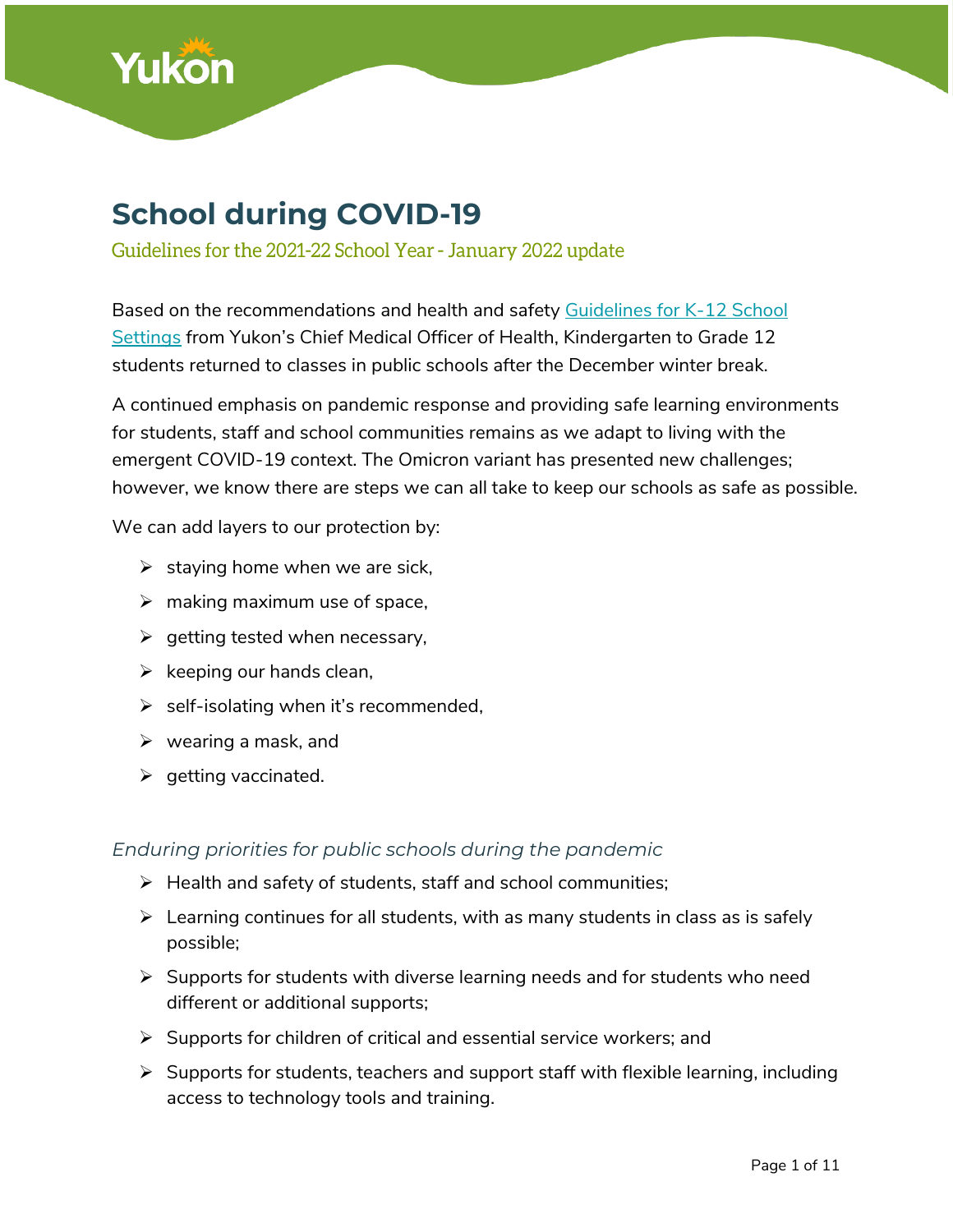

### *Ready to adapt - Living with COVID-19*

We will keep as many students in schools as safely possible, based on recommendations from the Chief Medical Officer of Health (CMOH) and advice of the Yukon Communicable Disease Control Center (YCDC).

Should there be an increased risk of transmission, increased cases or a community outbreak of the COVID-19 virus, Yukon schools will adapt operations as necessary, based on the following contingency scenarios and the specific context of the school and community.

Public notices for possible exposures in schools are posted on [Yukon.ca.](https://yukon.ca/en/health-and-wellness/covid-19-information/your-health-covid-19/potential-public-exposure-notices)

There are **two reasons** why a school would close or shift to remote learning that we are prepared for:

**Public Health:** The CMOH may recommend amendments to the [K-12 school guidelines](https://yukon.ca/en/health-and-wellness/covid-19-information/k-12-school-guidelines-2021-22-covid-19) or make public health recommendations which could result in groups of students or all students at an individual school moving to remote or blended learning.

The CMOH may also direct the closure of a particular school in response to the evolving COVID-19 situation in Yukon.

**Operational**: The school superintendent due to a lack of staff to provide the required level of teaching, supervision, support, and/or custodial to ensure the health and safety of students may also recommend that operational needs be achieved through remote learning for specific groups of students or all students at an individual school by moving to remote or blended learning

This would most likely be due to a high absenteeism of staff or certain employees required for a school to function and the inability to replace those absences. The superintendent may also recommend to the Minister of Education a full closure of a school where operational capacity does not allow for remote or blended learning.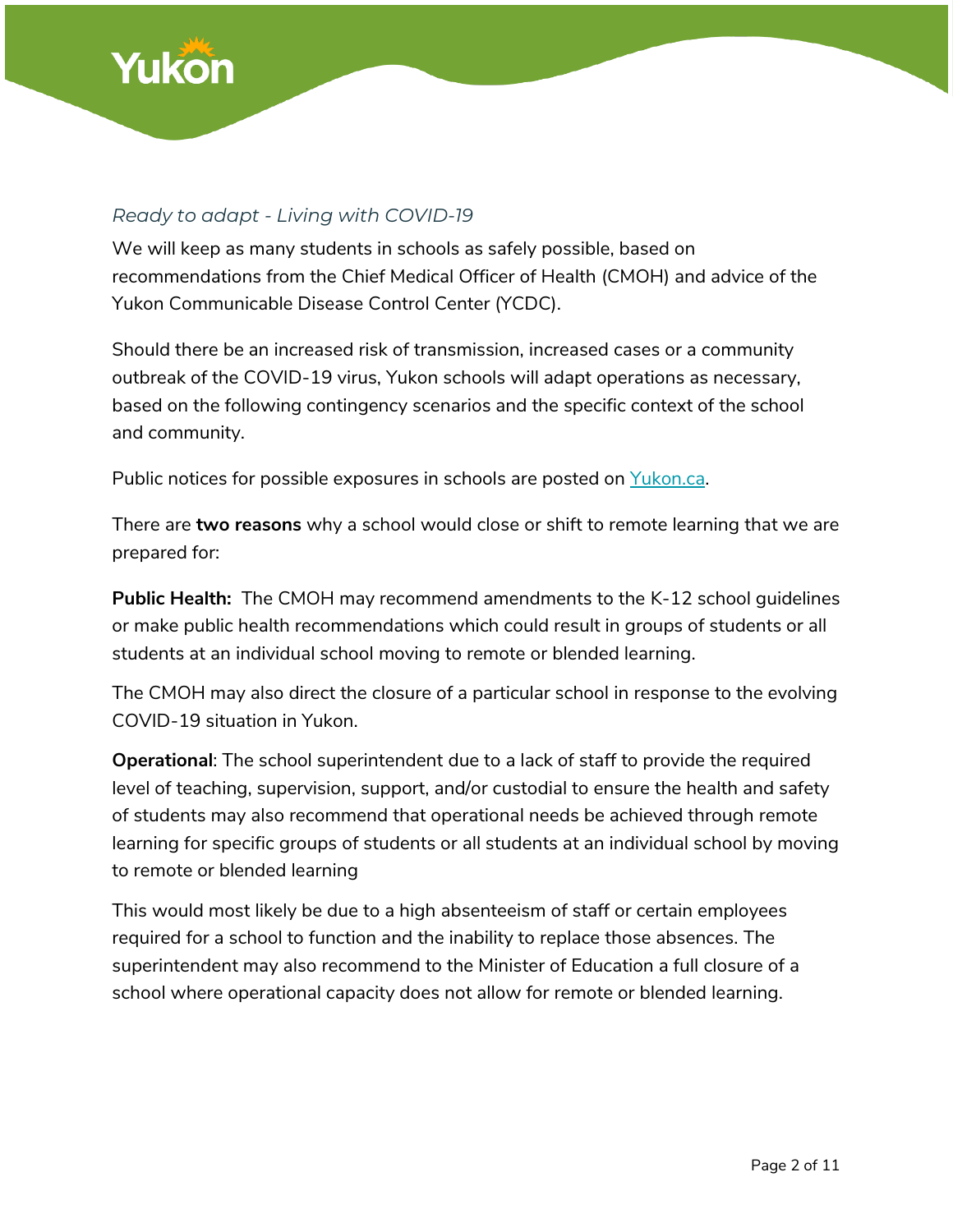| Adapting school operations during the pandemic period |                                                          |                    |                                                                                                                                                                                                                                       |                                                                                                                                                                                                                                                                                                                                                                                                                                                                                                                                                                                                        |                                                                                                                                                                                                                                                                                                                                                                                   |                         |
|-------------------------------------------------------|----------------------------------------------------------|--------------------|---------------------------------------------------------------------------------------------------------------------------------------------------------------------------------------------------------------------------------------|--------------------------------------------------------------------------------------------------------------------------------------------------------------------------------------------------------------------------------------------------------------------------------------------------------------------------------------------------------------------------------------------------------------------------------------------------------------------------------------------------------------------------------------------------------------------------------------------------------|-----------------------------------------------------------------------------------------------------------------------------------------------------------------------------------------------------------------------------------------------------------------------------------------------------------------------------------------------------------------------------------|-------------------------|
| <b>Public</b><br>Health<br><b>Risk</b>                | Advice<br>from the<br><b>CMOH</b>                        | School<br>capacity | What school looks like for students:<br><b>Priorities</b>                                                                                                                                                                             | What it looks like at individual schools:<br><b>Public Health Contingency Scenarios</b>                                                                                                                                                                                                                                                                                                                                                                                                                                                                                                                | What it looks like at individual schools:<br><b>Operational Capacity Scenarios</b>                                                                                                                                                                                                                                                                                                | Operational<br>capacity |
| Low<br>Hiah                                           | Guidelines                                               | $~100\%$           | All Kindergarten to Grade 12 students<br>in classes in schools full-time, for the<br>maximum instructional time possible, 5<br>days per week.<br>Flexible learning programs for all<br>students.                                      | <b>Individual Case</b><br>• Teachers continue to be responsible for providing learning opportunities and<br>assessing student learning of curricular learning standards.<br>• Remote learning opportunities are offered until it is safe to return to school.<br>• Continue to use Zoom and other digital platforms.<br>• Teachers must ensure students have digital and print resources<br>• Student(s) are sent home daily learning packages.<br>• Students not well enough will be offered support upon return to school                                                                            | Individual or few staff unable to attend work<br>Schools are able to manage operationally.<br>$\bullet$<br>Temporarily adjust staff teaching assignments.<br>No adjustments to student learning groups.<br>Use of Teachers on Call.<br>$\bullet$                                                                                                                                  | High                    |
|                                                       | for $K-12$<br>school<br>settings<br>(includes<br>busing) | $~10\%$            | If necessary: essential groups in school<br>full-time, and part-time rotating<br>schedules for other students.<br>Flexible learning programs for all<br>students.                                                                     | Cases in classroom<br>• Teachers continue to be responsible for providing learning opportunities and<br>assessing student learning of curricular learning standards.<br>• Remote or blended learning opportunities are offered to students required to be<br>at home until it is safe to return to school.<br>• Continue to use Zoom and other digital platforms.<br>• Schools must ensure students have digital and print resources needed to be<br>successful at home.<br>• Students not well enough will be offered support upon return to school                                                   | Multiple staff unable to attend work<br>• Schools are not able to manage operationally as<br>usual to deliver some classes as scheduled.<br>Temporarily adjust staff teaching assignments.<br>$\bullet$<br>Some combining or adjusting of student learning<br>groups<br>Use of Teachers on Call.                                                                                  |                         |
|                                                       |                                                          | $~20\%$            | If necessary: essential groups only in<br>school. For example:<br>$\checkmark$ Students with disabilities or diverse<br>learning needs<br>✓ Students in need of additional<br>support<br>Remote learning for majority of<br>students. | Large group in school cases<br>• Teachers continue to be responsible for providing learning opportunities and<br>assessing student learning of curricular learning standards.<br>• Primary students (Early-K to Grade 3) and students requiring additional<br>supports or with disabilities or diverse learning needs are prioritized to remain<br>in school for in-person learning with safety measures in place.<br>• Remote learning opportunities are offered.<br>• Student(s) are sent home daily learning packages.<br>• Students not well enough will be offered support upon return to school. | Significant proportion of staff unable to attend work<br>Schools are not able to manage operationally to<br>deliver most classes as scheduled.<br>Temporarily adjust staff teaching assignments.<br>Adjustments to student learning groups.<br>Combining of classes for multiple days.<br>Use of Teachers on Call.<br>Temporary re-deployment of central<br>administration staff. |                         |
|                                                       |                                                          | $~10\%$            | Last resort: face-to-face learning<br>suspended; no students in classes in<br>schools.<br>Distance learning for all students.                                                                                                         |                                                                                                                                                                                                                                                                                                                                                                                                                                                                                                                                                                                                        | Majority of staff unable to attend work<br>Most/all teaching assignments require adjustment.<br>Reconfiguration of most student learning groups<br>Use of Teachers on Call.<br>Temporary re-deployment of central<br>administration staff.                                                                                                                                        | Low                     |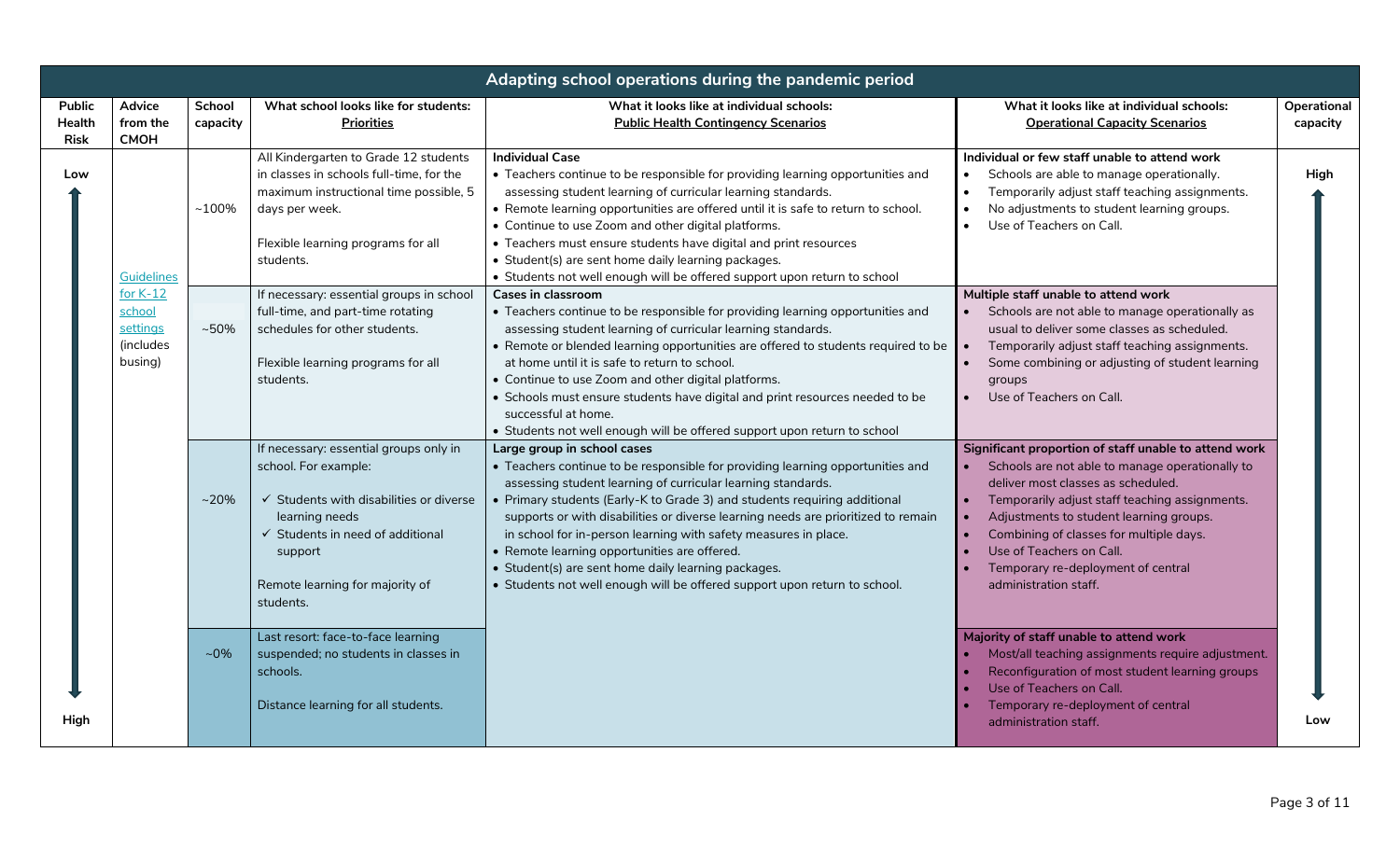

### **Health and safety at school**

Yukon public schools welcomed K-12 students back to classes in school in August 2021, with health and safety measures and routines in place to protect students, staff and visitors.

These [guidelines](https://yukon.ca/en/health-and-wellness/covid-19-information/education-and-school-supports-covid-19/k-12-school) and the associated school operational plans were updated November 8, 2021, with increased measures related to mask use and restriction of inter-school activities.

### *Guidelines and plans for public schools*

The health and safety of students and staff is the first priority.

[K-12 School Guidelines for 2021-22: COVID 19](https://yukon.ca/en/health-and-wellness/covid-19-information/school-covid-19-guidelines-2021-22) were set in collaboration with the Department of Education and Chief Medical Officer of Health to outline key health and safety requirements for Yukon schools.

The guidelines outline the infection prevention and exposure control measures recommended to maintain safe and healthy environments for students, families and staff.

Schools have the following measures in place, as of November 8, 2021, to ensure schools remain a safe environment for students, staff, and families.

- Students over the age of five and staff are required to wear masks in all indoor settings, including the classroom, common areas and hallways.
- School buses are operating with required mask use for all drivers and riders age five and older.
- Physical distancing, hand washing and other hygiene practices, and staying home while sick are still a key part of the school year.
- Activities between schools are suspended until further notice.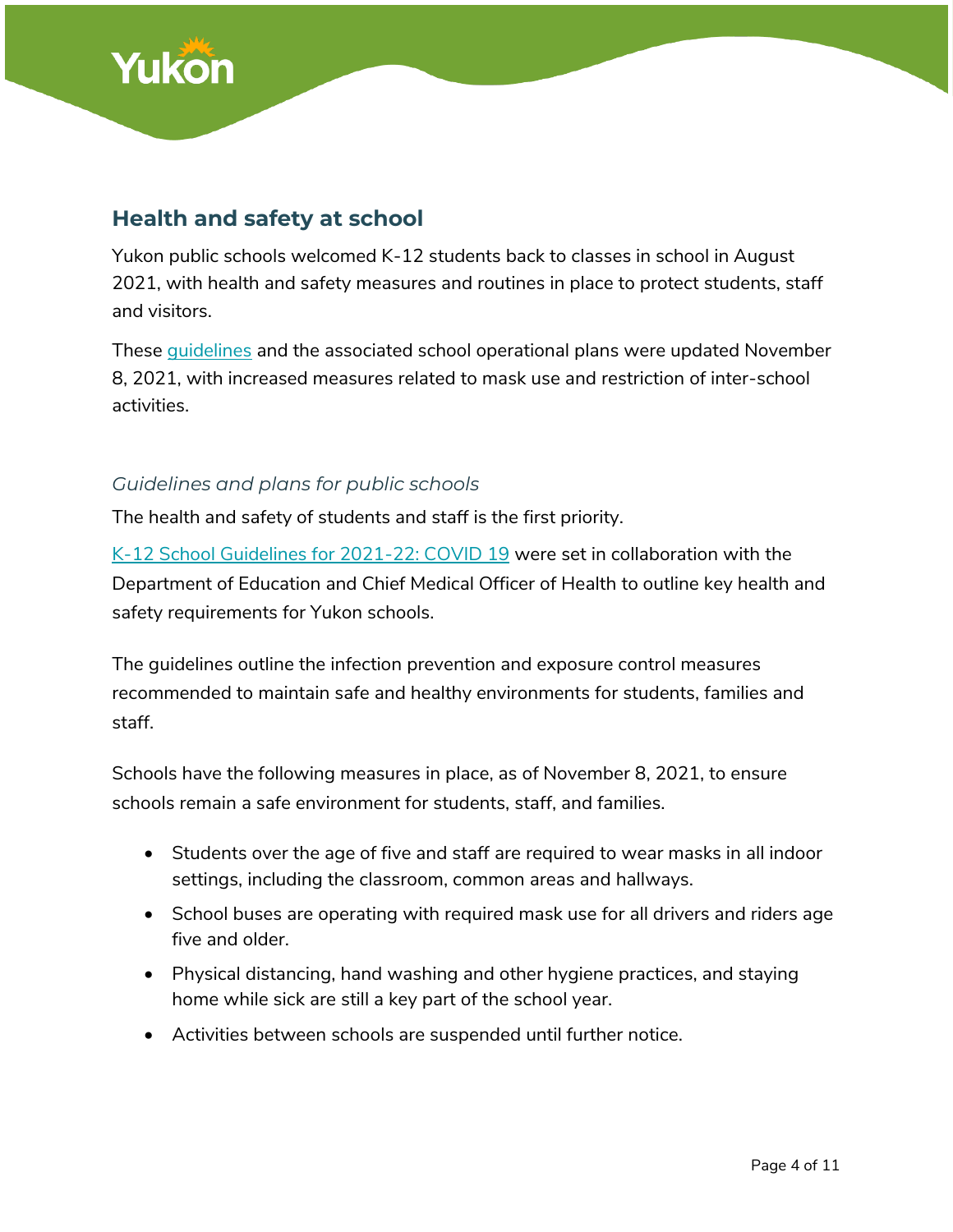

### *Operational Plans for Reducing Communicable Disease*

School administrators worked with staff, Superintendents, School Councils and Yukon First Nations to update the Operational Plans [for Reducing Communicable Disease](https://yukon.ca/en/health-and-wellness/covid-19-information/education-and-school-supports-covid-19/school-operations) (previously called Operational Plans) for the 2021-22 school year for their schools. Plans were updated on November 8, after changes to the K-12 School Setting Guidelines for 2021-22: COVID-19.

These plans set out the specific infection prevention and control measures at each school, how each school will adapt its schedules and operations, and each school's communication plan for sharing information with their school communities.



### **Riding the school bus**

School bus services for the 2021–22 school year returned to operation with the additional measure of required mask use for:

- children 5 years and older; and
- bus drivers.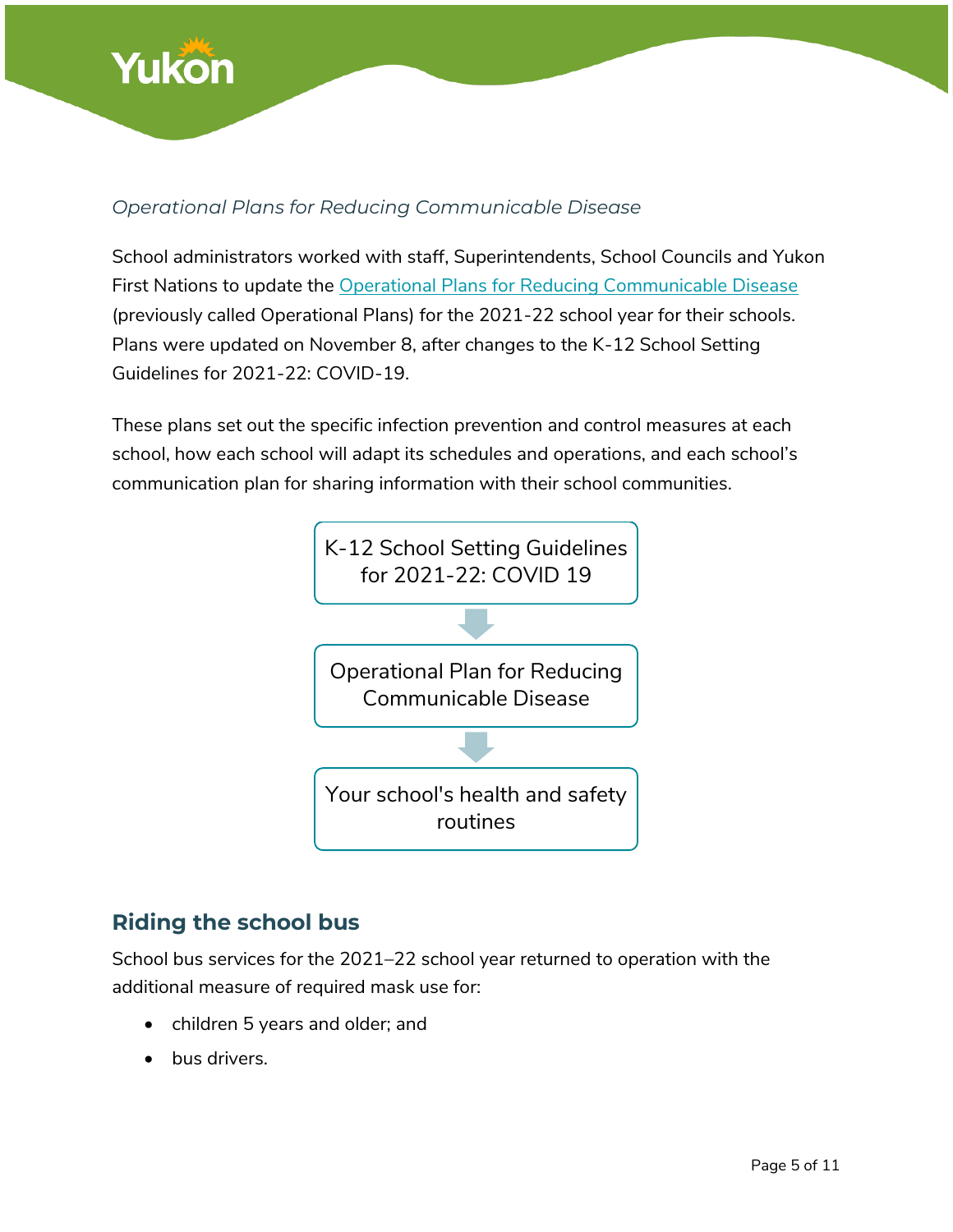

Students were provided a school bus pass on their first day of school. Students are required to show their school bus pass when they get on the school bus, which will list their bus number.

Bus route information is posted on Yukon.ca: [https://yukon.ca/en/school-bus-schedules.](https://yukon.ca/en/school-bus-schedules)

### **Reminders for students and families**

- Vaccines are the most effective way to reduce the risk of COVID-19 in our K-12 schools and communities. Eligible students and staff are strongly encouraged to get their vaccine.
- Parents will need to [monitor students for symptoms](https://service.yukon.ca/en/covid-19-self-assessment/) and keep them home if they are showing symptoms.
	- o All students and staff should stay home if they have symptoms.
	- $\circ$  Arrange for testing if students have symptoms or based on the latest public health advice.
	- o For students who are immunocompromised, please consult your doctor to determine if they should attend school.
	- o If students need to be kept at home for health reasons, they will be able to continue with their learning away from school - please contact your school to discuss short- and long-term options.
- All students 5 years and older (K-12) and staff must wear masks in all indoor school settings.
	- o This includes in classrooms, hallways and on school buses.
	- o Exceptions are made when eating, drinking or participating in vigorous physical activities.
- If a student develops symptoms of COVID-19, staff must take the following steps:
	- o Immediately separate the symptomatic student from others in a designated, supervised area.
	- o When over the age of 5, the student must wear a mask.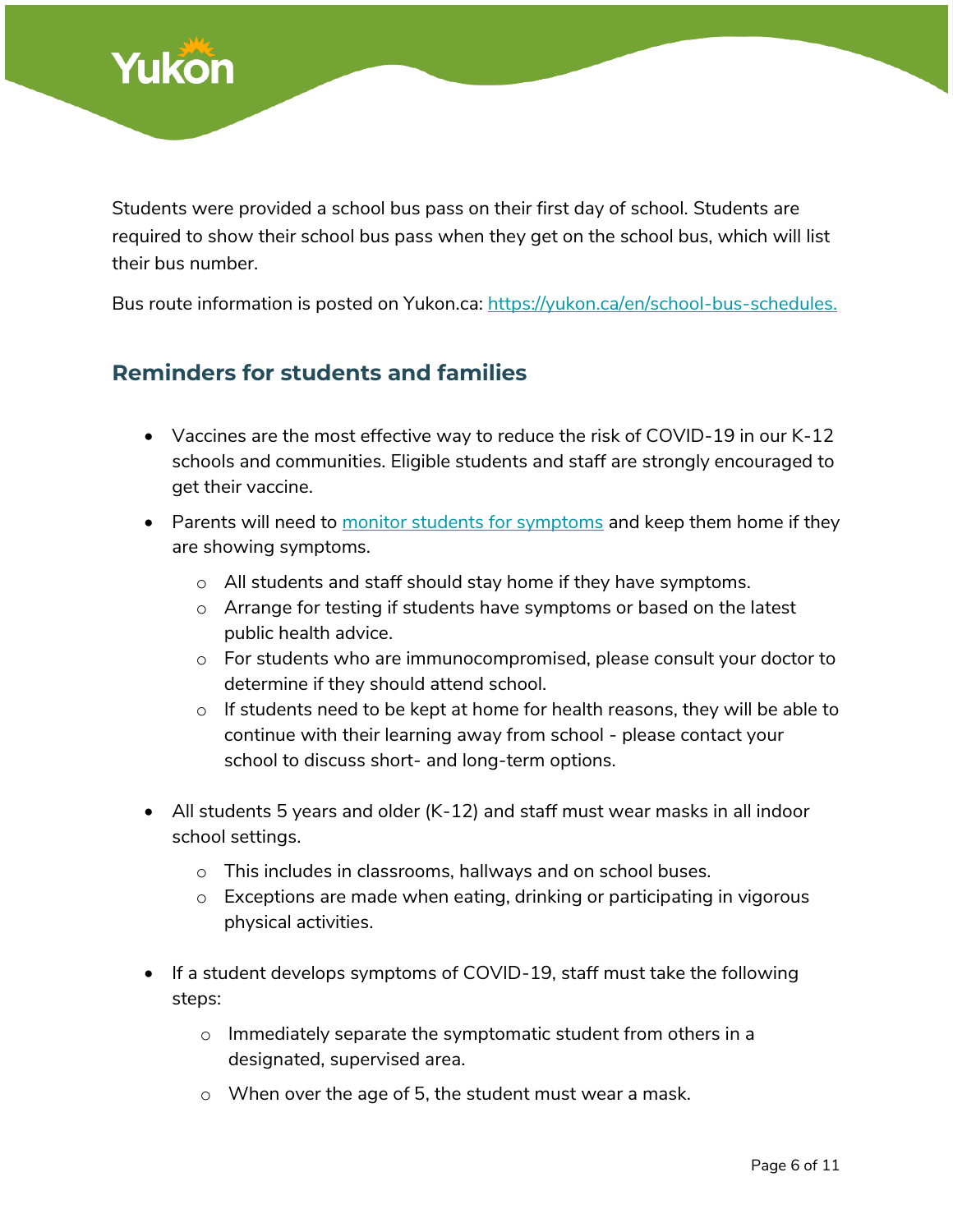

- $\circ$  Contact the student's parent or quardian to pick them up as soon as possible.
- o Anyone in the room with the ill student must wear a mask and, where possible, maintain a distance of 2 metres from them.
- $\circ$  Staff responsible for facility cleaning must clean and disinfect the space and areas the student occupied or used. This includes classrooms, bathrooms and common areas.
- Schools will continue to be cleaned more often.

### **Operating and adapting school programs**

School principals and staff have planned operations to ensure a safe school environment for students and staff based on the health and safety guidelines from the Chief Medical Officer of Health and the unique needs and context of their school.

Regular updates will be shared by your local school and [on Yukon.ca](https://yukon.ca/en/health-and-wellness/covid-19-information/education-and-school-supports-covid-19/planning-2020-21) about school operations, as part of ongoing communication between school staff and school communities.

The plan for the 2021-22 school year includes:

- Full-day, in-class instruction five days per week or adapted operations as required.
- Resource programs for students with disabilities, transitions programs and individualized programming for students needing additional support will continue at school all day, every day.
- For information about the Gadzoosdaa Student Residence, [please contact the](http://gsr.yukonschools.ca/contact.html)  [Gadzoosdaa](http://gsr.yukonschools.ca/contact.html) office at 867-667-8067.

### *Identifying and addressing impacts on learning and wellbeing*

Supporting the health and well-being of students, families and staff continues to be a priority as we learn to live with COVID-19 throughout the pandemic.

Schools must develop processes for identifying and addressing pandemic impacts on student learning and well-being, with a focus on supporting the development of the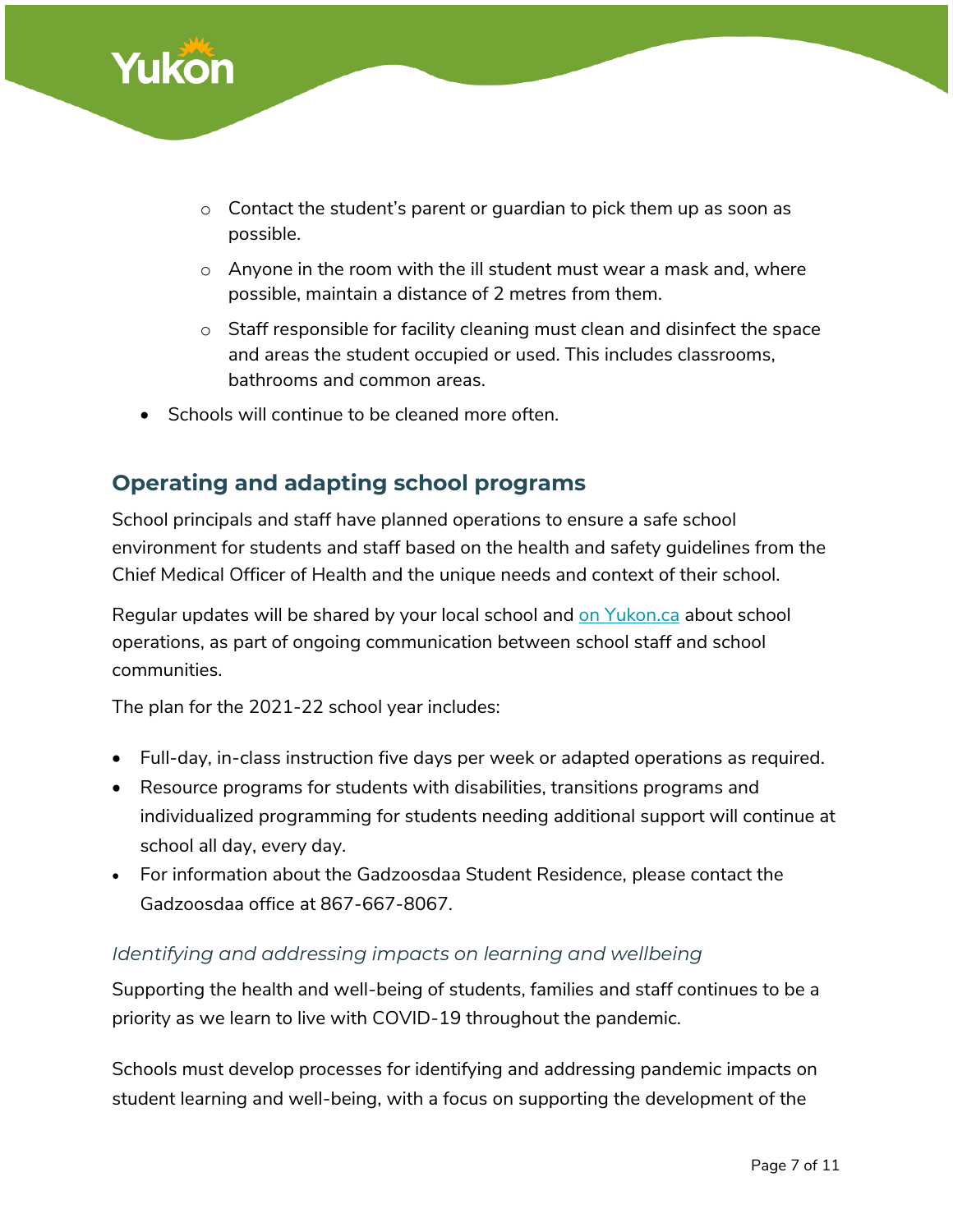

whole child. Prioritization should be in the areas of literacy, numeracy, social-emotional development and mental health.

Schools are following the K-12 Education Recovery Plan: Guidelines for Schools for the [2021-22 School Year,](https://yukon.ca/en/yukon-kindergarten-grade-12-education-recovery-plan) which outline the expectations, approaches and supports for learning to deliver the curriculum and a full and complete school year during the pandemic.

These guidelines will direct the delivery of remote and blended learning, meeting all students where they are at in their learning from last year, and adapting instruction and learning supports.



### *What students and parents can expect for learning this year*

As part of Yukon's modernized curriculum, teachers and students use technology as part of learning to develop digital literacy and skills they will need for their lives and careers through blended learning. They will also deepen their engagement through increased hands-on minds-on learning such as service learning, place-based learning and Yukon First Nations Ways of Knowing, Doing and Being.

**Blended learning** is an instructional approach that combines traditional in-person classroom teaching with other forms of digital learning. An increased focus on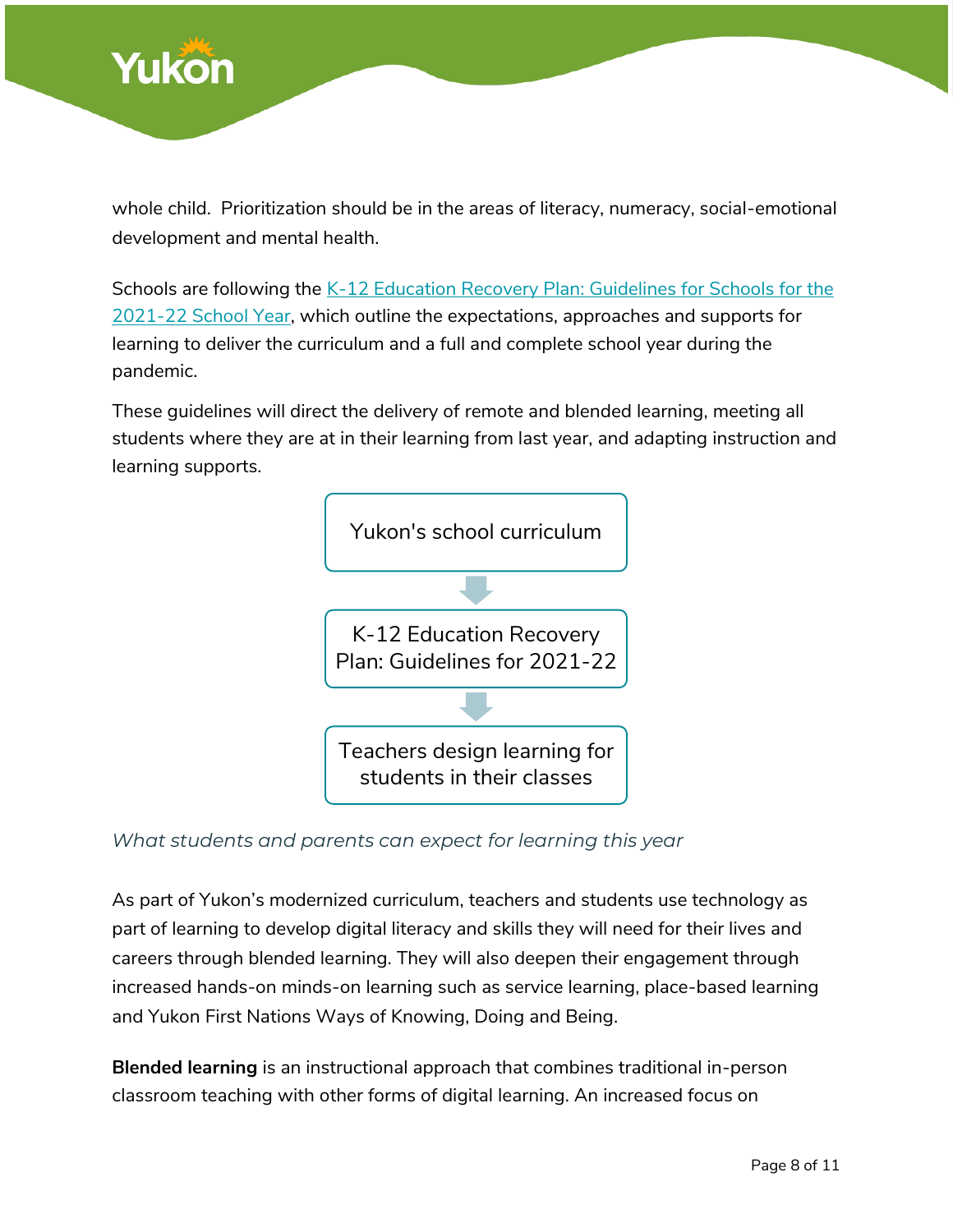

professional development for blended learning was provided for educators in response to survey data collected.

It is important to note that blended learning is a broad concept that can include a wide range of strategies and approaches. It is a flexible approach primarily focused on empowering students and teachers to improve learning outcomes by maximizing teacher-led instructional time and providing student-led time to develop independent learning skills.

Blended tools seek to enhance the relevance of learning for students, and thereby increase student engagement and performance. Digital learning technologies and tools, when combined with in-person classroom instruction, create 'blended learning' opportunities that can allow greater personalization and flexibility for learners.

A handout on blended learning is available on Yukon.ca: [https://yukon.ca/en/what](https://yukon.ca/en/what-blended-learning-handout)[blended-learning-handout](https://yukon.ca/en/what-blended-learning-handout)

Some blended strategies could include:

- $\triangleright$  In-person teaching and learning, where students apply their knowledge, deepen their understanding and demonstrate their learning with their teachers (teacherled activities, on the land learning opportunities, workstations, labs, etc.),
- $\triangleright$  Student-led learning where students use digital tools to gather information through inquiry, reading, research and work on assignments (online tools, resources, and collaboration),
- $\triangleright$  Teacher support, instruction and feedback both in person and online,
- $\triangleright$  Students learning skills to manage some of their own learning (goal setting, organization, prioritizing, time management, etc.) with some flexibility for the time, place, and pace of their learning.

**Service learning** is a kind of experiential education, where students participate in a learning activity with community goals that takes place outside of school. Service learning has a high impact on engaging students in their learning. During the pandemic, people connected and worked together and learned in this way as part of the natural response to the pandemic.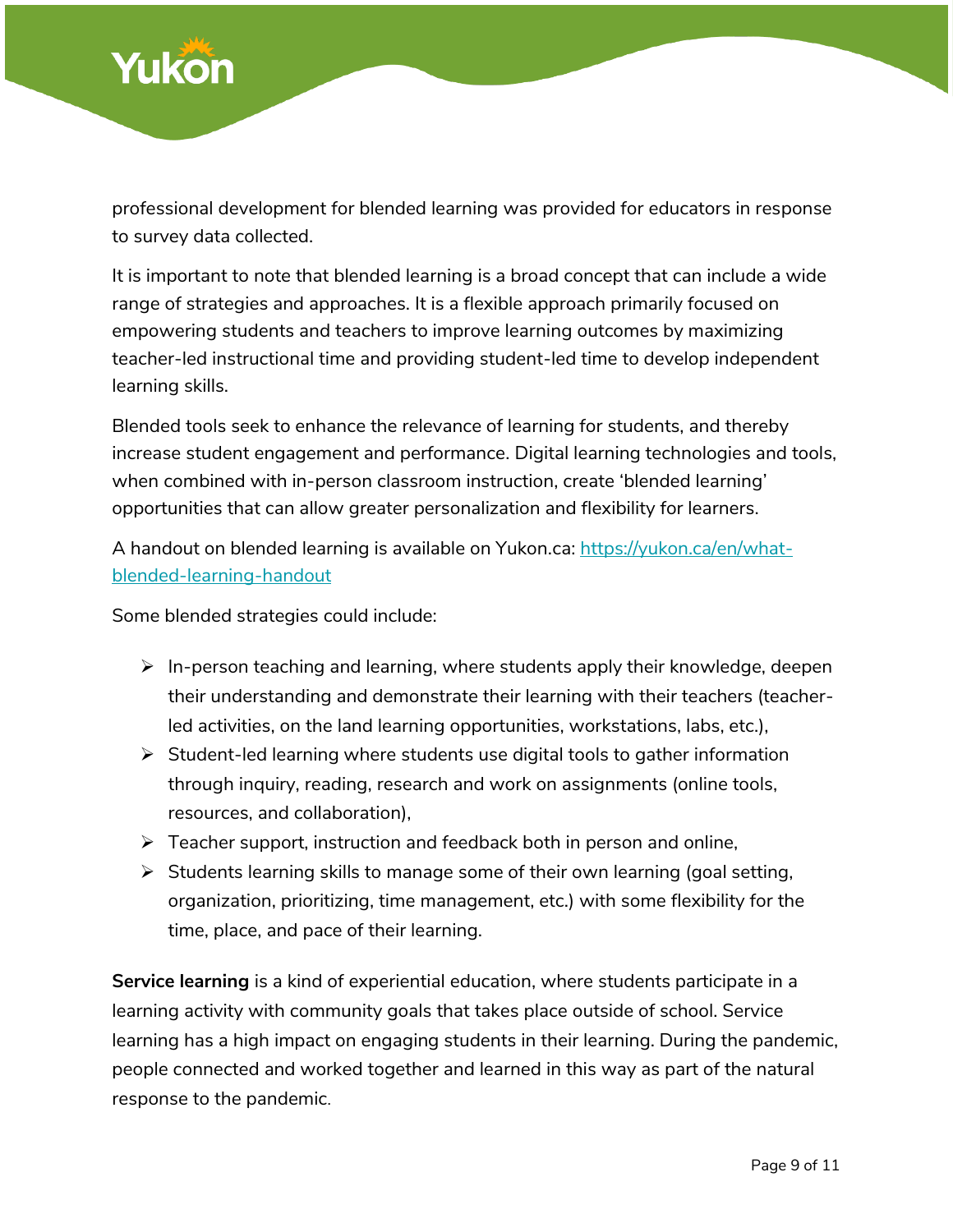

**Place-based learning** is a kind of experiential education. Place-based learning environments are those in which students develop a more personal relationship with their natural environment and community as foundations for learning and resilience. Emphasizing hands-on and relevant learning experiences, this approach to teaching and learning helps students develop stronger ties to their community, enhances students' understanding of the world, and creates a heightened commitment from students to serve as active, contributing citizens.

### *First Nations Ways of Knowing, Doing and Being*

School staff are expected to continue to communicate and work with local Yukon First Nations contacts to enhance supports for First Nations students. School staff will ensure they maintain and combine efforts, through existing relationships with Yukon First Nations, to support the needs of these students served by their schools. School staff should also be working with Yukon First Nations to ensure that Yukon First Nations ways of knowing, doing and being continue to be part of student instruction.

### *Students with diverse learning needs and those who need different supports*

- Resource programs for students with diverse learning needs and disabilities, transitions programs and other programs for students needing different supports will be available at school all day every day.
- School staff continue to be responsible for developing plans for students with diverse learning needs, to ensure equity in access to learning opportunities. Further, schools should identify students impacted by the pandemic who require additional supports, and ensure supports are in place.
- More information about these supports is available through your school and in the [Yukon Kindergarten to Grade 12 Education Recovery Plan: Guidelines for Schools](https://yukon.ca/en/yukon-kindergarten-grade-12-education-recovery-plan)  [for the 2021-22 School Year.](https://yukon.ca/en/yukon-kindergarten-grade-12-education-recovery-plan)